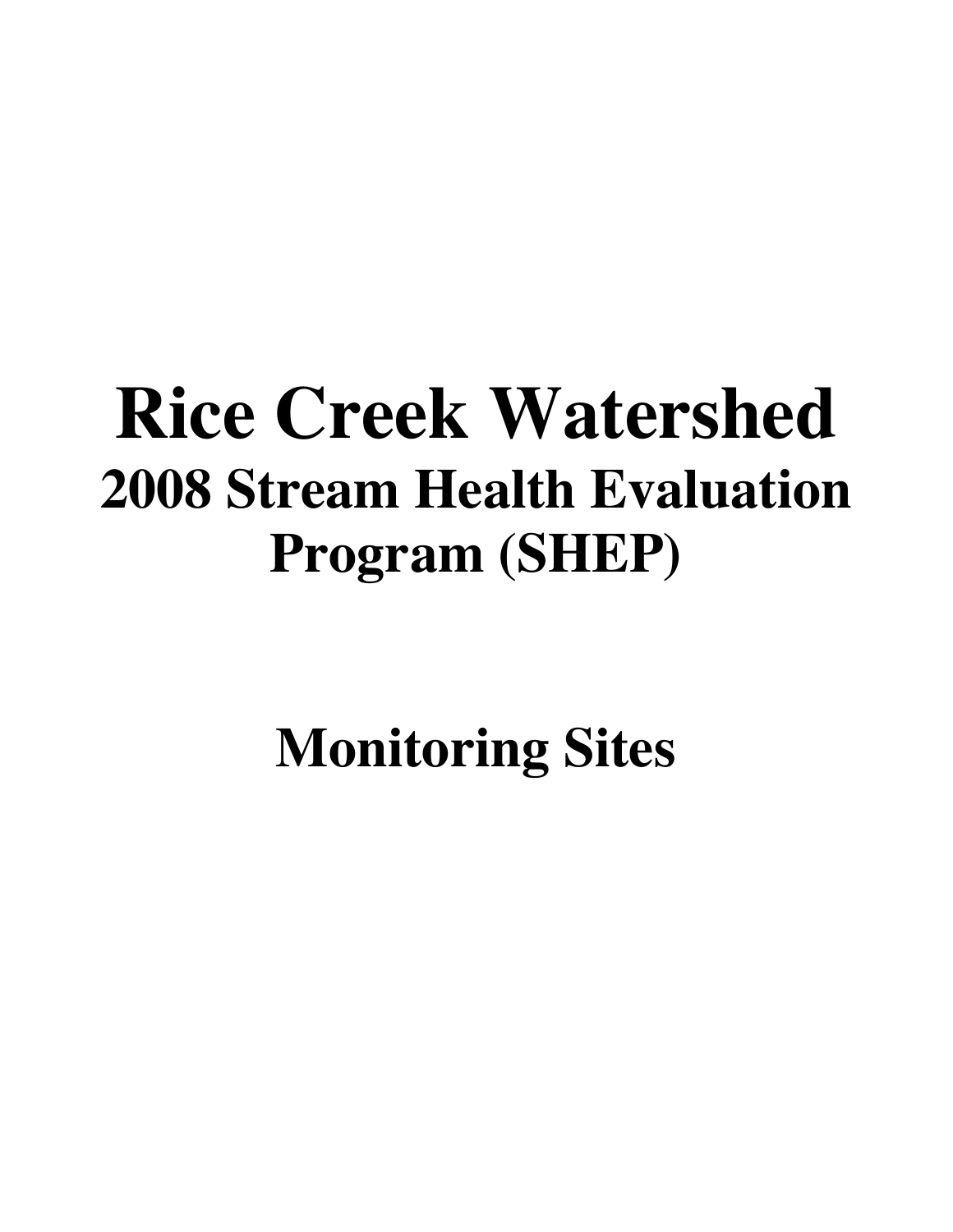## **Hardwood Creek Site**

The Hardwood Creek site is located along an unpaved section of 165<sup>th</sup> street in Hugo. This location is just outside the home of Cecelia Leroux. Please notify SHEP staff as to your scheduled site monitoring date/time, so we can notify her before had.

## **Directions from: Wargo Nature Center**

Location: 4679 165th Street North – Hugo, MN Distance: 7.7 mi – about 15 mins *1. Head north on Park Access Rd G toward Main St 2. Turn right on to Main Street (CR 14) 3. Stay on Main St through Centerville, past 35 East 4. Turn left on 24th Ave N/Elmcrest Ave N 5. Turn right on to 165th St N 6. Our monitoring location in on the right, where the creek passes under 165th street at the t-junction of the driveway on north side of the road and Cecelia's home on the south side of the road.*



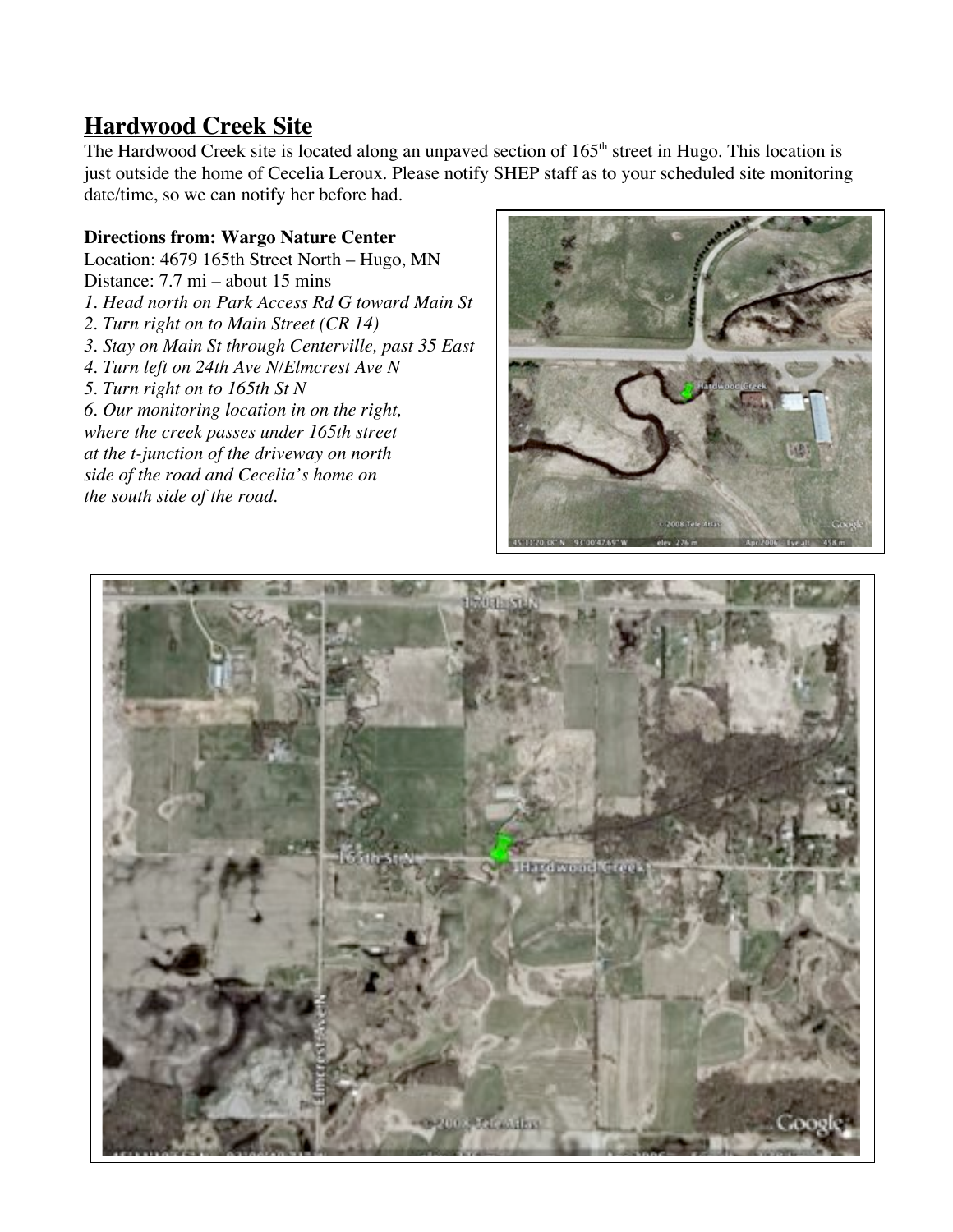## **Clearwater Creek Site**

The Clearwater Creek site is located directly behind Centerville's City Hall in Centerville, MN. This site also serves as our SHEP Field Training site. Please notify SHEP staff as to your scheduled site monitoring date/time, so we can notify Centerville City Hall staff in advance. Also, please park in the front portion of the parking lot, as this location is also home to emergency response vehicles which need clear access to the garage facility at the back of the building.

### **Directions From: Wargo Nature Center**

Location: 1880 Main Street, Centerville, MN 55038. Driving directions to 1880 Main St, Hugo, MN 55038 Distance: 3.3 mi – about 7 mins

1. Head north on Park Access Rd G toward Main St

- 2. Turn right at Main Street (CR 14)
- 3. Arrive at 1880 Main St on the right (south) side of the road.



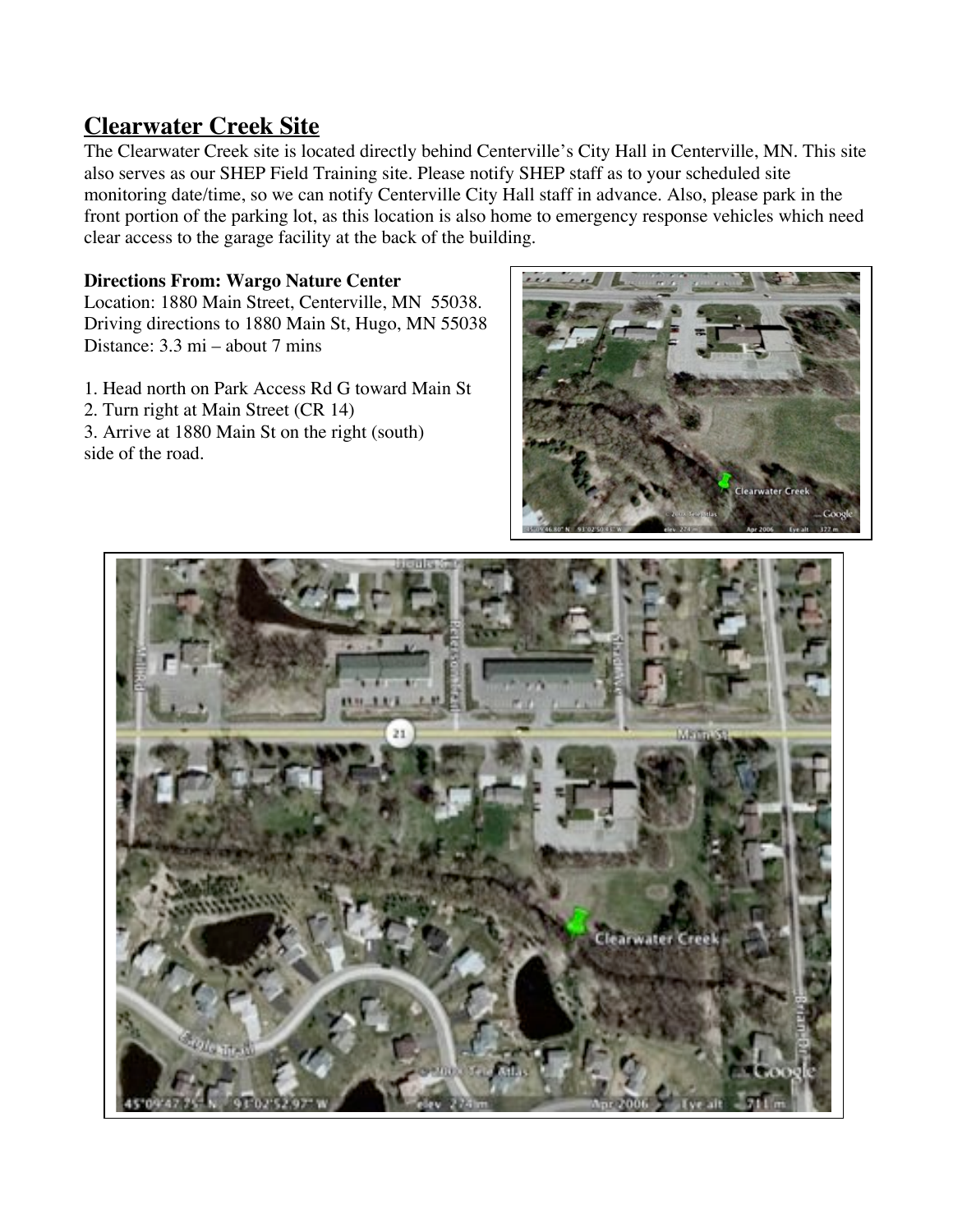## **Rice Creek 'Above' Site**

The Rice Creek Above site is situated just upstream on a major re-meander and stream restoration project along the Rice Creek in Shoreview, MN. Park at Rice Creek Regional Trail Access located on Lexington just south of County Rd. J.

#### **General Directions:**

This site is east of 35W located on Lexington Avenue (CR 51) between County Road J (to the north) and County Road I (to the south).

To get to this site, it is a 5-10 minute walk through tall grasses. The sign by the creek might be more visible from the north side of the creek.



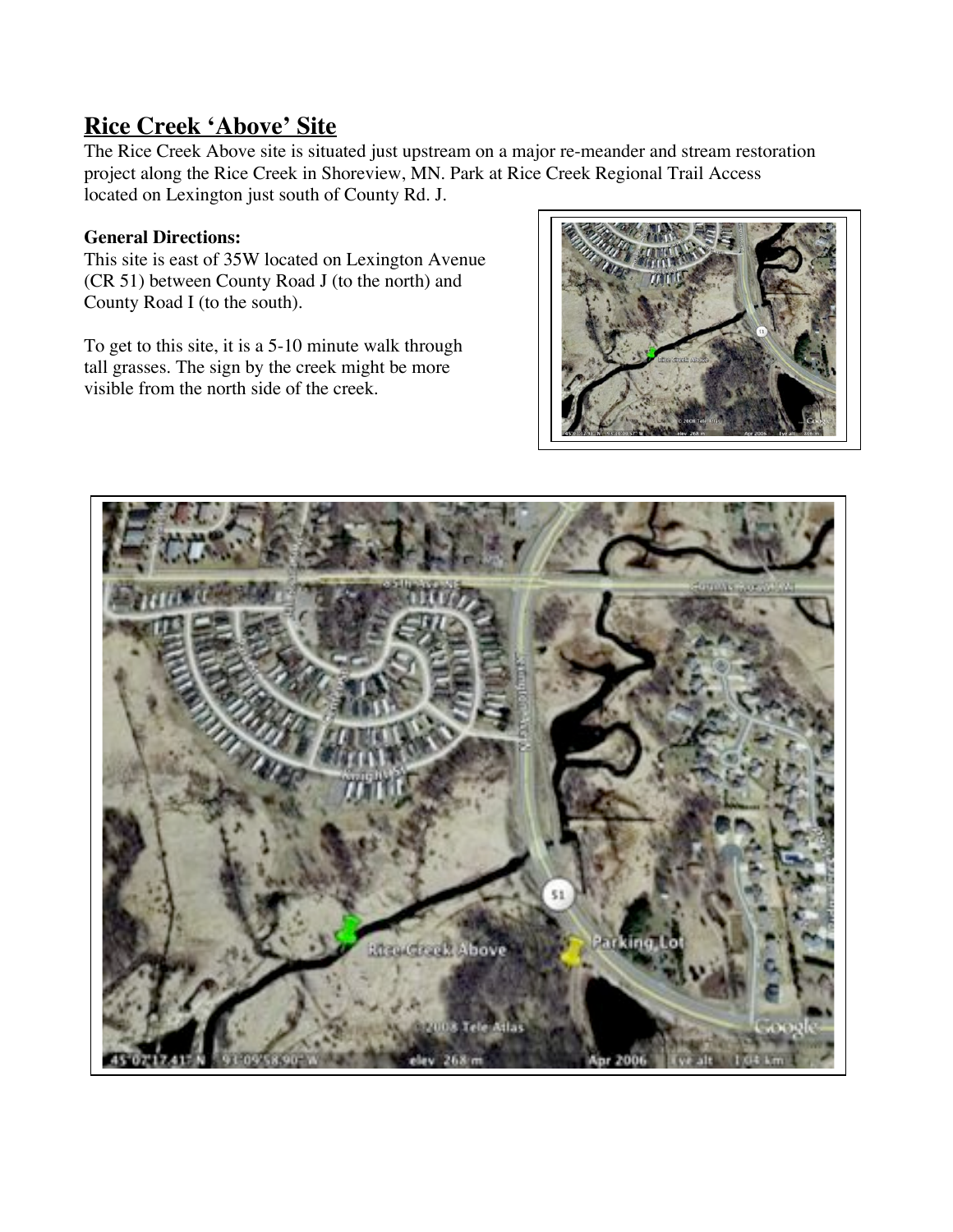## **Rice Creek 'Below' Site**

The Rice Creek 'Below' site is located just downstream on the Rice Creek restoration activities, off of county Road I in Shoreview, MN.

#### **General Directions:**

The parking lot, with easy access to this monitoring location, is located on County Road I, just east of 35W and Rice Creek Parkway in Shoreview.

Park in the lot (free parking) and walk down to the creek from there. Note: there is some areas of stinging nettle in the prairie area between the lot and the creek.



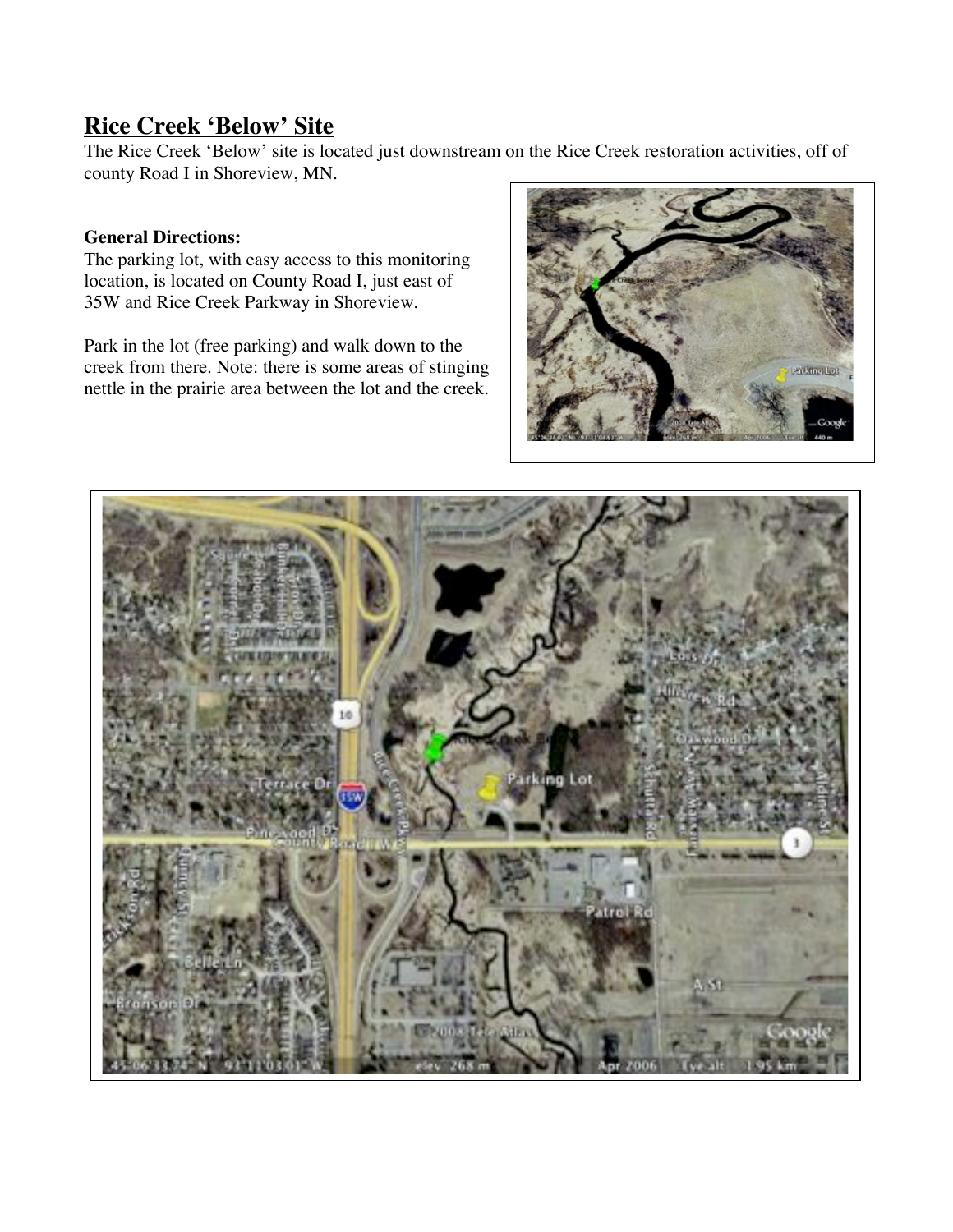# **Locke Lake 'Above' Site**

The Locke Lake 'Above' site is located just upstream of Locke Lake in Fridley, MN.

#### **General Directions:**

Park at Woodcrest Baptist Academy, located on the southeast corner of the intersection of University Avenue and 69th Avenue NE in Fridley.

Walk south for a 100-ft. or so on the bike path toward the creek until you get to the pedestrian bridge. Slip between the chain link fence and the bridge to get down to the water. There is no sign at this site. The bridge marks the END of the sampling. Please sample upstream of this bridge.